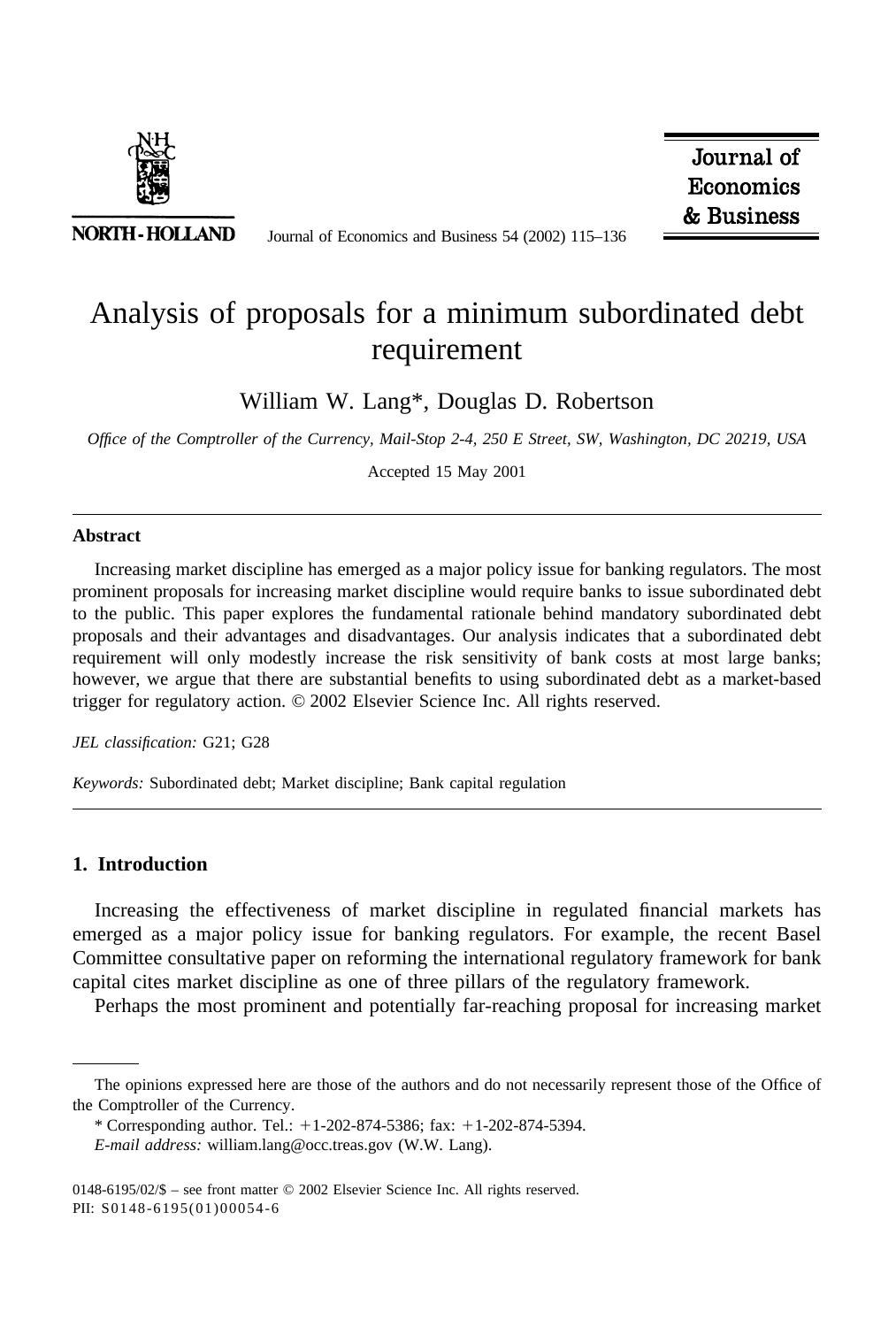discipline would require banks to issue publicly held subordinated debt that is unsecured, uninsured, and junior to bank deposits. While the recently passed Gramm-Leach-Bliley Act doesn't require banks to issue subordinated debt, it requires the 50 largest banks to issue long-term, unsecured debt rated in one of the top three investment grades if these banks control a financial subsidiary. National banks among banks ranked 51 to 100 in size must meet the same or "comparable standards" to control a financial subsidiary. However, the Gramm-Leach-Bliley Act does not require the debt to be publicly held.

This paper explores the fundamental rationale behind the various mandatory subordinated debt proposals, and discusses the advantages and disadvantages of these proposals. Since a number of existing proposals have received attention, the paper covers what we believe are the core issues associated with subordinated debt without comprehensively discussing all the nuances of the different proposals. To give the paper greater focus, we concentrate the analysis on proposals mandating the issuance of publicly held subordinated debt securities, i.e., tradable public debt securities that are held by nonaffiliated third parties. Concentrating on the issuance of publicly held securities allows us to avoid many of the complex issues of designing a rule for privately held subordinated debt. As we discuss below, it is unlikely that small banks can feasibly issue such securities, and therefore our analysis will only be relevant for large institutions. We defer discussion of the various proposals for a subordinated debt rule specifically for small institutions.<sup>1</sup>

Our paper concentrates on whether or not, as a matter of policy, large banks should be required to issue subordinated debt. Mandatory subordinated debt proposals aim to create a class of financially sophisticated creditors who are subject to loss if a bank becomes insolvent, who are unlikely to be protected by implicit government guarantees, and who won't receive higher returns from increased risk taking. These creditors would have a substantial financial incentive to monitor, assess, and price bank risk. Early proponents such as Benston, Eisenbeis, Horvitz, Kane, and Kaufman (1986) as well as later proponents such as the Shadow Financial Regulatory Committee (2000) and Evanoff and Wall (2000) argue that higher levels of subordinated debt increase market discipline by making the bank's costs more sensitive to risk. They add that, for regulators, yields in the subordinated debt market will be clear signals of the private market's view of the bank's risk. These proponents say that, in the absence of the strong market discipline and clear signals that subordinated debt holders can provide, the banking system must rely too much on supervisory examinations to monitor banking risk and too much on regulation to control it. They point out that, like equity, subordinated debt is a cushion for the deposit insurance fund and uninsured depositors against a bank's losses.

In order to provide a bank with market discipline and give signals about the bank to regulators, private investors must hold instruments whose value is threatened when an institution takes risk. Why is subordinated debt so sensitive to risk? Subordinated debt is both uninsured and unsecured. If a bank fails, subordinated debt holders receive payment only after all senior creditors, including insured and uninsured depositors, receive complete payment. The position of the claim thus increases the severity of the subordinated bondholder's loss in the event of a bank failure.

From this vulnerability to loss flows the incentive to discipline. In principle, holders of subordinated debt can impose market discipline on a bank directly or indirectly. They